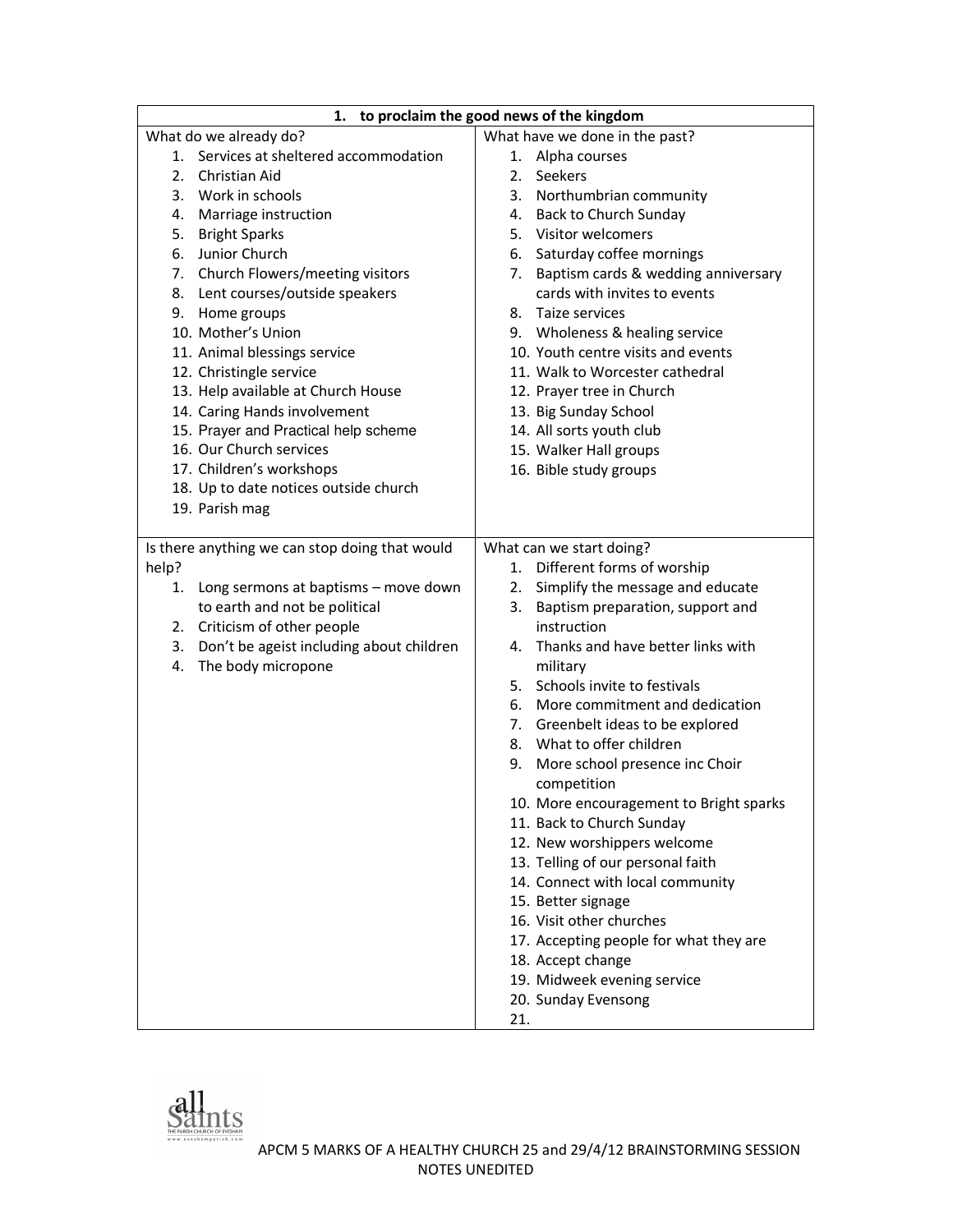|                                                             | 2 to teach, baptize and nurture new believers                       |
|-------------------------------------------------------------|---------------------------------------------------------------------|
| What do we already do?<br>1. Junior church                  | What have we done in the past?<br>1. Sunday school, bible knowledge |
| 2. Housegroups                                              | Children's address (which adults enjoyed<br>2.                      |
| 3. Confirmation classes                                     | as well)                                                            |
| 4. Cookery courses                                          | <b>Brownies in Church</b><br>3.                                     |
| 5. Baby boxes                                               | Alpha course<br>4.                                                  |
| Dead baby gowns<br>6.                                       | 5. Seekers                                                          |
| Mother and Toddler group<br>7.                              | 6. Youth centre visits and events                                   |
| 8. Children's workshop                                      | Walk to Worcester cathedral<br>7.                                   |
| 9. Churchyard engagement for passers by                     | 8.<br>Prayer tree in Church                                         |
| 10. Recognise that recruiting children is a<br>common issue |                                                                     |
|                                                             |                                                                     |
|                                                             |                                                                     |
|                                                             |                                                                     |
|                                                             |                                                                     |
|                                                             |                                                                     |
|                                                             |                                                                     |
| Is there anything we can stop doing that would              | What can we start doing?                                            |
| help?                                                       | Recruit junior church members<br>1.                                 |
| 1. Junior school focus too much on crafts                   | Better links with bright sparks<br>2.                               |
| 2. Putting children on spot during 10am                     | PCC better communication with junior<br>3.                          |
| service                                                     | church                                                              |
| Multiple baptisms (ie make it special for<br>3.             | 4. Confirmation classes                                             |
| just one)                                                   | baptisms preparation and follow-up for<br>5.                        |
|                                                             | whole family                                                        |
|                                                             | 6. Schools Sundays                                                  |
|                                                             | 7. Back to church Sunday                                            |
|                                                             | More for adults of different generations<br>8.                      |
|                                                             | 9. LMT or ALM                                                       |
|                                                             | 10. Form filling help                                               |
|                                                             | 11. Immersion baptism                                               |
|                                                             | 12. Look at services - mak them more family                         |
|                                                             | orientated                                                          |
|                                                             | 13. Place for prayer                                                |
|                                                             | 14. Light a candle space                                            |
|                                                             | 15. Use older people as a resource                                  |
|                                                             |                                                                     |
|                                                             |                                                                     |
|                                                             |                                                                     |
|                                                             |                                                                     |
|                                                             |                                                                     |
|                                                             |                                                                     |
|                                                             |                                                                     |
|                                                             |                                                                     |

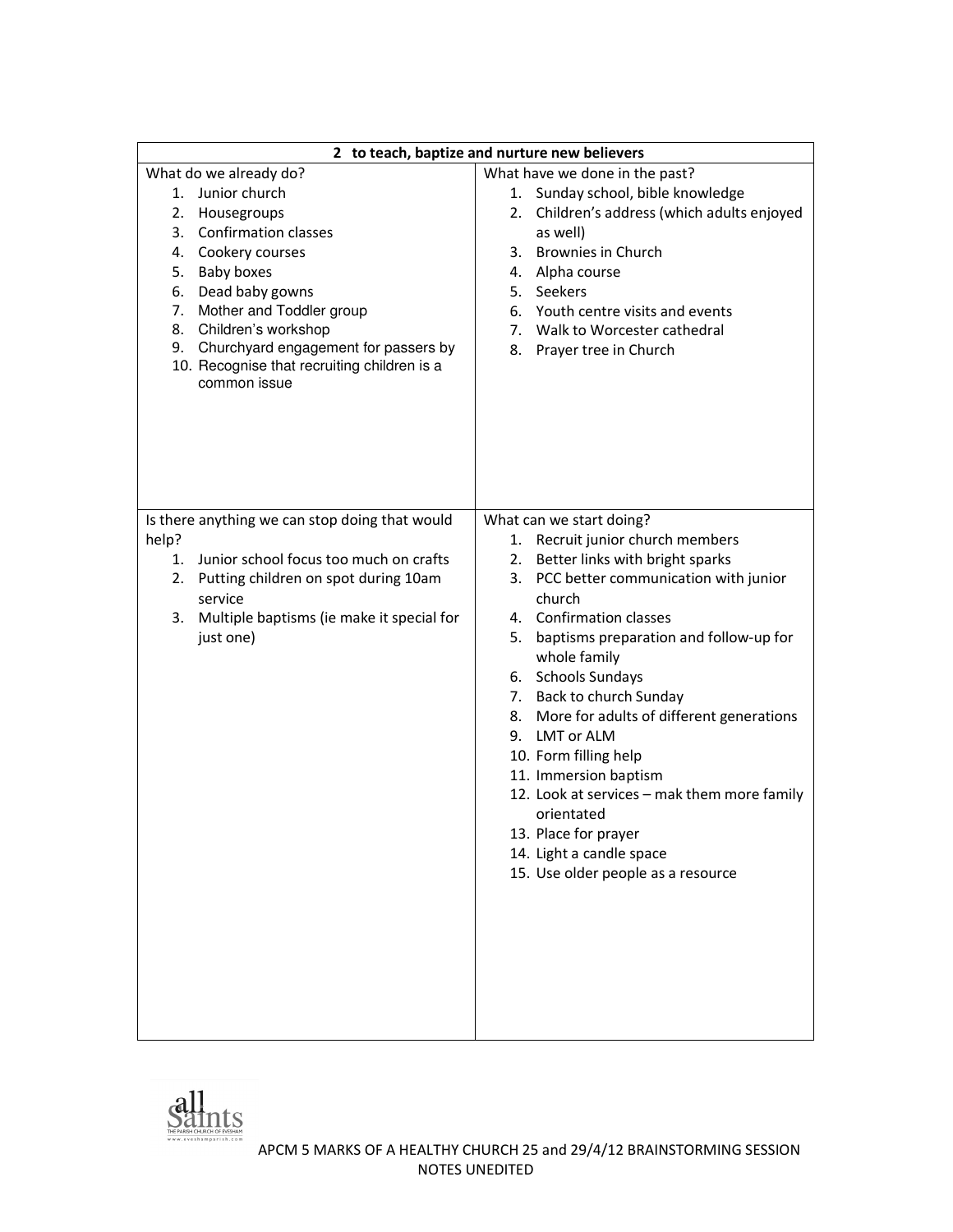| to respond to human need by loving service<br>з. |                                              |
|--------------------------------------------------|----------------------------------------------|
| What do we already do?                           | What have we done in the past?               |
| 1. Homeless food                                 | 1. Carol singing                             |
| Single mums cookery classes<br>2.                | Sunday school<br>2.                          |
| New mums baby packs<br>3.                        | Youth group<br>3.                            |
| Meditation practice and teaching<br>4.           | 4. Tea & chat for old folk                   |
| <b>Bright Sparks</b><br>5.                       | 5. Kneeler group                             |
| 6. Prayer and practical help scheme              | 6. Junior choir                              |
| 7. Knit & natter group                           | 7. Door to door Christian calendar           |
| 8. Stillborn gowns                               | distribution                                 |
| 9. Angel tree scheme                             | 8. Home communions                           |
| 10. Coffee after Thursday morning service        |                                              |
| 11. Individual needs are met                     |                                              |
| 12. Prayers and visits to sick people            |                                              |
| Is there anything we can stop doing that would   | What can we start doing?                     |
| help?                                            | 1. Prayer group                              |
| Living in the past<br>1.                         | More welcoming both congregation and<br>2.   |
|                                                  | parish admin                                 |
|                                                  | 3. Pet service                               |
|                                                  | 4. Discussion group in church House after    |
|                                                  | 10am service                                 |
|                                                  | 5. Art group                                 |
|                                                  | 6. Social activities group                   |
|                                                  | 7. Visiting rota                             |
|                                                  | 8. Bereavement counselling                   |
|                                                  | 9. Rock choir                                |
|                                                  | 10. Street pastors                           |
|                                                  | 11. Homelessness prevention team with        |
|                                                  | Wychavon                                     |
|                                                  | 12. Form filling help                        |
|                                                  | 13. Better communication with/for            |
|                                                  | vulnerable people                            |
|                                                  | 14. Charity shop                             |
|                                                  | 15. Bring down internal barriers in our      |
|                                                  | community                                    |
|                                                  | 16. Communicate with new people in our       |
|                                                  | church                                       |
|                                                  | 17. Wholeness & healing services             |
|                                                  | 18. Provide informal place in All Saints for |
|                                                  | people inc teens to meet                     |
|                                                  | 19. Do Freecycle/act as a hub for            |
|                                                  | Roundabout                                   |
|                                                  | 20. Offer spare time to town people          |
|                                                  | 21. Prayer and Practical help scheme         |
|                                                  | extension                                    |
|                                                  |                                              |

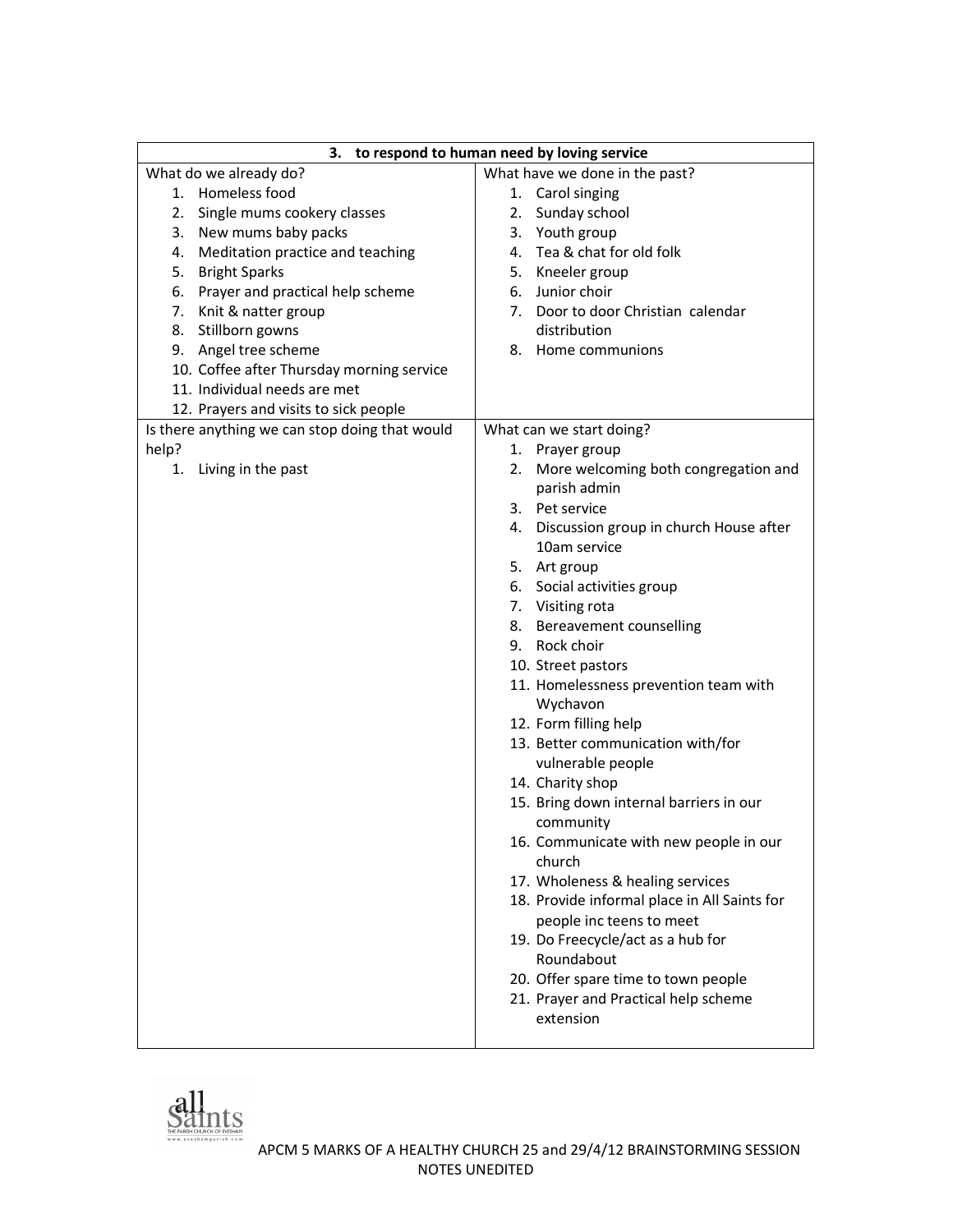| 4.                                             | to seek to transform the unjust structures of society |
|------------------------------------------------|-------------------------------------------------------|
| What do we already do?                         | What have we done in the past?                        |
| 1. Welcome visitors                            | 1. Cultural                                           |
| 2.<br>Sermon                                   | 2. Church had influence                               |
| 3. Christian Aid                               | 3. Political hustings                                 |
| 4. Baby boxes                                  | 4. Intolerance-politics-poverty-zeal                  |
| 5. Church House aid                            | 5. Long Lartin Creche and service                     |
| 6. Kitchen food                                |                                                       |
| 7. Christian tolerance                         |                                                       |
| 8. Charitable giving                           |                                                       |
| 9. Cookery courses                             |                                                       |
| 10. Fairtrade                                  |                                                       |
| 11. Homeless food                              |                                                       |
| 12. Christmas meal                             |                                                       |
| 13. Angel Tree                                 |                                                       |
| 14. Edgen/Transition in the Vale               |                                                       |
|                                                |                                                       |
|                                                |                                                       |
|                                                |                                                       |
|                                                |                                                       |
|                                                |                                                       |
|                                                |                                                       |
|                                                |                                                       |
|                                                |                                                       |
|                                                |                                                       |
|                                                |                                                       |
| Is there anything we can stop doing that would | What can we start doing?                              |
| help?                                          | 1. Speakout letter                                    |
| 1. Ageism                                      | 2. Standup and be angry                               |
| 2. Remarks                                     | 3. Influence politics                                 |
| 3. Insular                                     | 4. Pulpit/pew/mags                                    |
| 4. Less politics                               | 5. Sources of poverty in our community                |
|                                                | from local council                                    |
|                                                | 6. Identify and become politically active             |
|                                                | 7. Opportunities to train                             |
|                                                | 8. Support vulnerable people                          |
|                                                | 9. Be sensitive                                       |
|                                                | 10. Write to our MP more                              |
|                                                | 11. Get speakers in to inform us                      |
|                                                |                                                       |